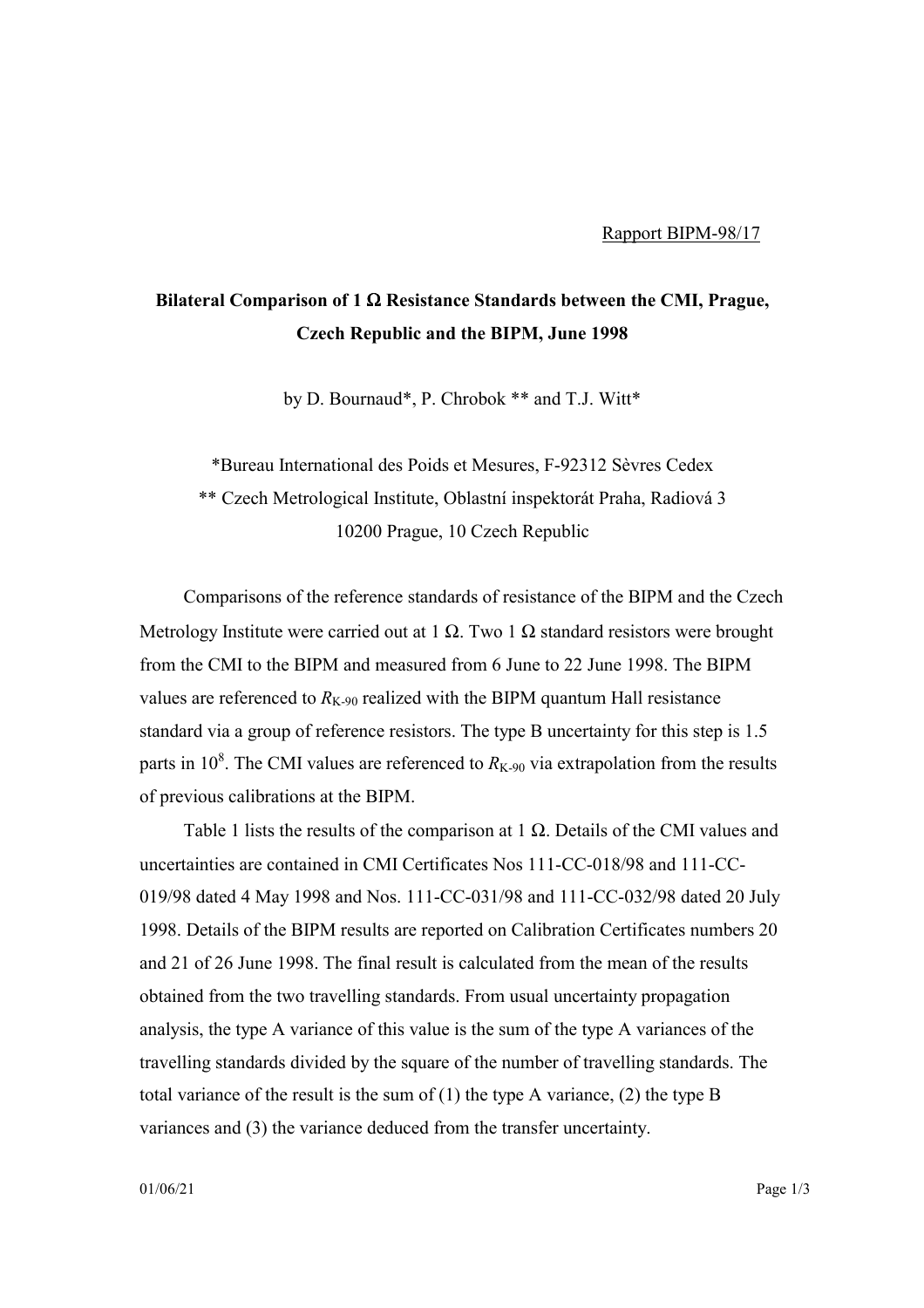The final results of the 1  $\Omega$  comparison are presented as the difference between the value assigned to a 1  $\Omega$  standard by the CMI,  $r_{\text{CMI}}$  and that assigned by the BIPM,  $r_{\text{BIPM}}$  on the reference date. This gives

$$
r_{\text{CMI}} - r_{\text{BIPM}} = 0.11 \,\mu\Omega
$$
;  $u_{\text{c}} = 0.10 \,\mu\Omega$ , on 1998/06/12,

where  $u_c$  is the combined type A and type B standard (1- $\sigma$ ) uncertainty from both laboratories.

The results of these comparisons are satisfactory in that the agreement between values assigned by the two laboratories falls within about one standard deviation. The behavior of the travelling standards was excellent. On the basis of this comparison, the CMI should consider readjusting its reference standard to bring the results into agreement.